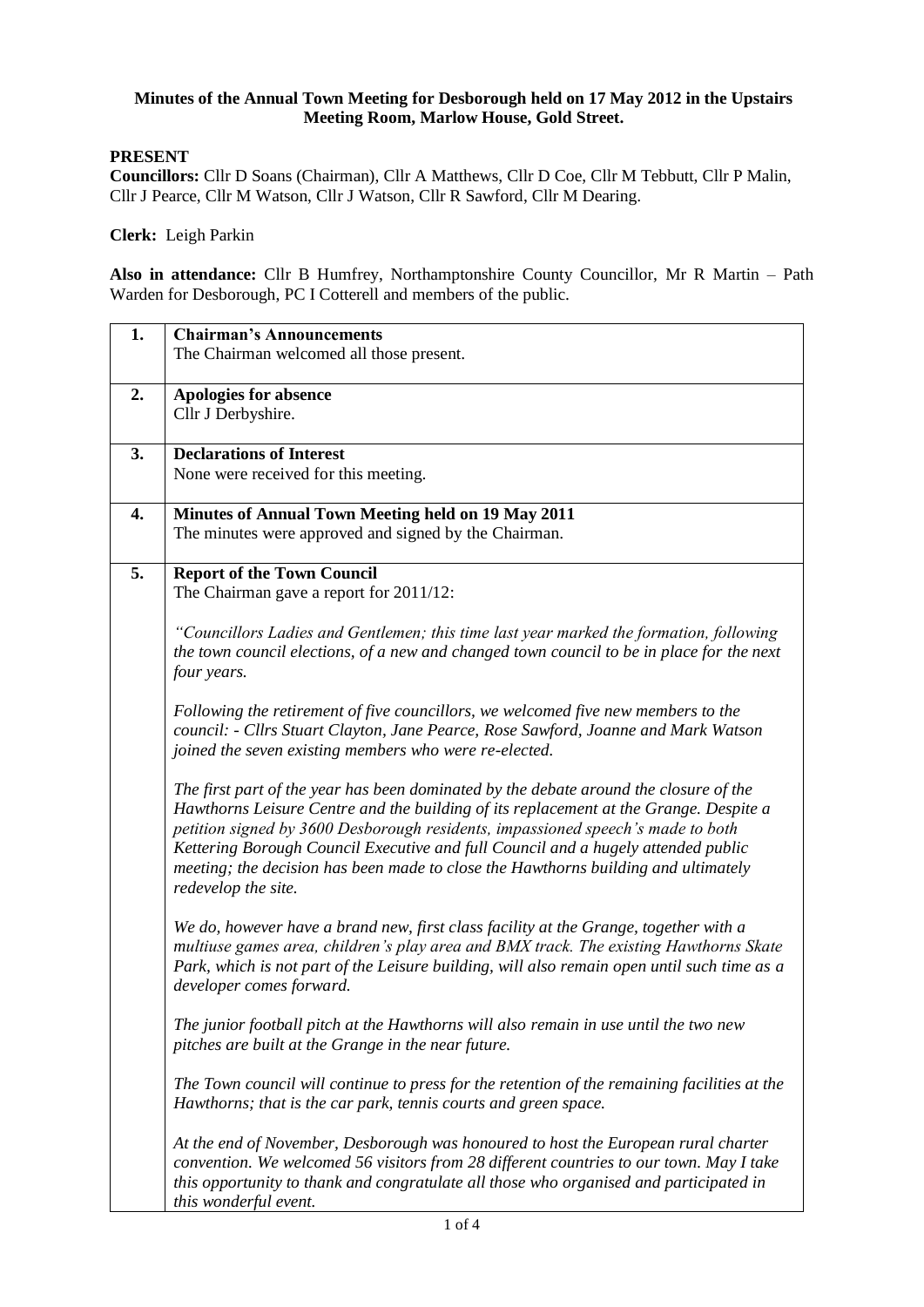|    | The outline planning application for 700 additional houses at the Grange, will shortly be<br>considered by the Kettering Borough Council planning committee; this is a huge and<br>complex application which will also have far reaching effects on the town. Desborough<br>town council has had a number of meetings with KBC planning department during the<br>consultation period for this application.                                                          |
|----|---------------------------------------------------------------------------------------------------------------------------------------------------------------------------------------------------------------------------------------------------------------------------------------------------------------------------------------------------------------------------------------------------------------------------------------------------------------------|
|    | In January the Kettering borough council planning committee made the decision to pass<br>the planning application to build a new Tesco supermarket on the Lawrence factory site in<br>the town centre. At the same meeting the Sainsbury's application for an out of town centre<br>supermarket was rejected. These decisions will have a far reaching effect on the town; we<br>hope and indeed expect a considerable regeneration of the town centre as a result. |
|    | The town council has recently been informed and indeed have had a number of<br>presentations for an energy centre which is proposed to be built at the Grange industrial<br>estate. We are informed that this centre will process industrial and domestic waste to<br>produce both electrical energy and local area heating.                                                                                                                                        |
|    | Many questions still have to be asked about this project, the challenge for this council will<br>be to ensure that the people of Desborough are able to make their opinions and concerns<br>known, when this application is considered by the Northamptonshire county council<br>planning committee later this year.                                                                                                                                                |
|    | The council has recently published and distributed a questionnaire relating to future<br>community facilities in the town. All the responses have now been collated and the results<br>are being exhibited this Saturday $19^{th}$ May at the library, between 10.00am and 12.30 PM.<br>Councillors will be in attendance to answer any questions or concerns from Desborough<br>residents.                                                                         |
|    | Last year the council applied for the Dunkirk avenue recreation ground to be granted the<br>status of a Queen Elisabeth II field; I am delighted to announce that this honour, one of<br>only three in the Kettering Borough, has now been granted. I will be reporting on this in<br>greater detail during tonight's council meeting.                                                                                                                              |
|    | The Desborough pocket park, under the leadership of Dennis Ainge and his committee<br>continues to flourish. I would like to record my thanks to Dennis and all the volunteers<br>who work hard to maintain this wonderful facility.                                                                                                                                                                                                                                |
|    | Finally, I would like to thank all the councillors for their help and consideration to me<br>during, what has at times, been a difficult year, a year which has had many challenges<br>and changes.                                                                                                                                                                                                                                                                 |
|    | I must also add my thanks to our fantastic clerk, Leigh Parkin, for all the help and support<br>she has given both to me and the council over the year; it is most appreciated.<br>That Councillors, ladies and gentlemen concludes my annual report. Thank you."                                                                                                                                                                                                   |
| 6. | Accounts for year ended 31 March 2011 and 31 March 2012<br>It was reported that the accounts for year ending 31 March 2011 had been adopted by the<br>Town Council and audited by both the internal and external auditors. The accounts for<br>year ending 31 March 2012 had been adopted by the Town Council (Minute: 19.3 – April<br>2012) and are shortly to undergo audit.                                                                                      |
| 7. | <b>County Councillor report</b><br>Cllr Humfrey reported that is has been a successful year for Northamptonshire County<br>Council (NCC). Quite a few roads have been resurfaced in Desborough and many more<br>have been listed to be patched or re-surfaced. A few of weeks ago Cllr Humfrey reviewed<br>the roads in Desborough with Mr B Wright, MGWSP, noting what work needs to be                                                                            |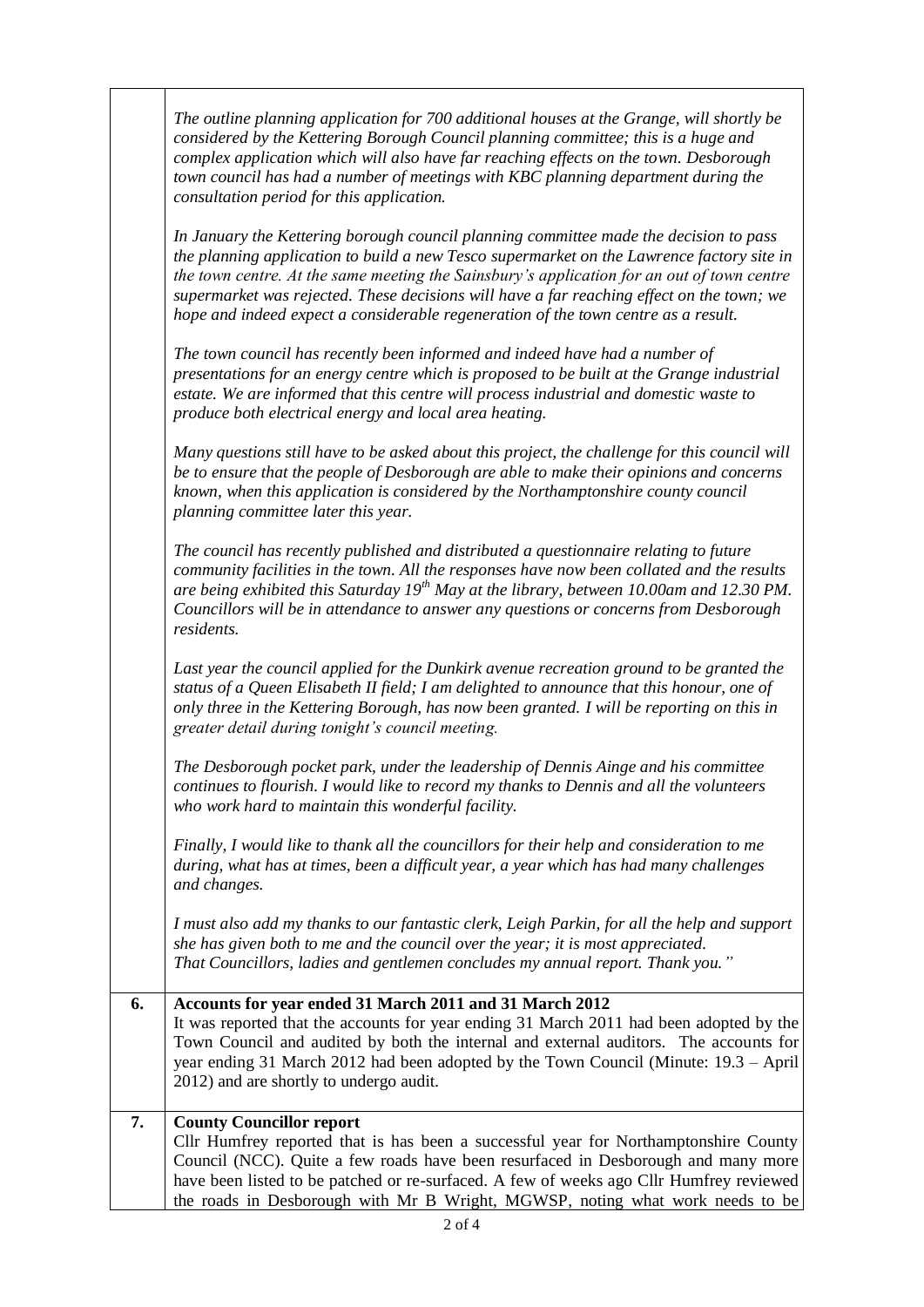|    | completed.                                                                                                                                                                                                                                                                                                                                                                                                    |
|----|---------------------------------------------------------------------------------------------------------------------------------------------------------------------------------------------------------------------------------------------------------------------------------------------------------------------------------------------------------------------------------------------------------------|
|    | Cllr Humfrey has served on a number of NCC Committees including: Personnel; Children<br>& Young People Scrutiny Committee; Customers, Communities & Education Scrutiny<br>Committee and the Stronger Communities Scrutiny Committee.                                                                                                                                                                          |
|    | Cllr Humfrey detailed where she had spent her Empowering County Councillors Fund over<br>the past 12 months which included provided support to: Havelock Infants School; The<br>European Charter; Desborough Town Junior Football Club; Desborough Skate Park;<br>printing leaflets for walks around Desborough; Desborough in Bloom; Stroke Club<br>Desborough Branch and the Friends of Desborough Library. |
|    | Cllr Humfrey made reference to and read extracts from Cllr Harkers', Leader of<br>Northamptonshire County Council, speech on the summary of NCC achievements<br>presented to the NCC AGM.                                                                                                                                                                                                                     |
| 8. | <b>Borough Councillor Reports</b>                                                                                                                                                                                                                                                                                                                                                                             |
|    | <b>Clir Dearing</b> reported that it has been a very busy year. There have been a number of<br>problems on the Grange but these are being resolved. The new Leisure Centre has opened.<br>More locally Cllr Dearing welcomed the work Desborough in Bloom is undertaking and<br>the progress towards the provision of a Community Centre for Desborough.                                                      |
|    | <b>Cllr Tebbutt</b> reported that his main activities had included: Chair of Kettering Borough<br>Council (KBC) Planning Policy; Member of the Joint Planning Unit and Member of the<br>East Midlands Councils.                                                                                                                                                                                               |
|    | The three main elements of Planning Policy have been:                                                                                                                                                                                                                                                                                                                                                         |
|    | Moving forward with the North Northants Core Spatial Strategy;                                                                                                                                                                                                                                                                                                                                                |
|    | KBC Local Development Document Site Specific Proposals;<br>٠<br>New National Planning Framework.<br>$\bullet$                                                                                                                                                                                                                                                                                                 |
|    | A key priority for this area is the proposed electrification and line enhancement for the East<br>Midlands Mainline Railway. LANRAC is contributing to this activity.                                                                                                                                                                                                                                         |
|    | <b>Cllr Soans</b> reported that he has been part of the KBC Planning Committee, A6 Towns<br>Forum, KBC Research & Development Committee and Chairman of the Task & Finish<br>Group. Other outside bodies Cllr Soans is part of include: Kettering Old Grammar School<br>Foundation, Campaign to Protect Rural England (CPRE), Friends of Kettering Museum &<br>Art Gallery.                                   |
| 9. | <b>Reports from Local Charities</b>                                                                                                                                                                                                                                                                                                                                                                           |
|    | Desborough Town Lands and Loake's Charity - Mrs Goodman and Cllr Coe are the Town<br>Council representatives to this Charity. It was reported that no meeting had been held<br>since Revd. Seaton Burn had left his position in Desborough.                                                                                                                                                                   |
| 10 | <b>Reports from Local Organisations</b>                                                                                                                                                                                                                                                                                                                                                                       |
|    | Desborough Path Warden - Mr Bob Martin, Desborough Path Warden, attended the                                                                                                                                                                                                                                                                                                                                  |
|    | meeting to talk through his written report. A copy of this report will be placed in the<br>Desborough Town Council file held in Desborough Library.                                                                                                                                                                                                                                                           |
|    | A discussion was held about a number of the footpaths including the re-routing of the<br>footpath along Back Lane and horses located in a number of fields where there is a<br>footpath. Mr Martin is currently following these issues up with the NCC Rights of Way<br>Department.                                                                                                                           |
|    | Cllr Humfrey, Northamptonshire County Councillor highlighted that she represents the                                                                                                                                                                                                                                                                                                                          |
|    | 3 of 4                                                                                                                                                                                                                                                                                                                                                                                                        |